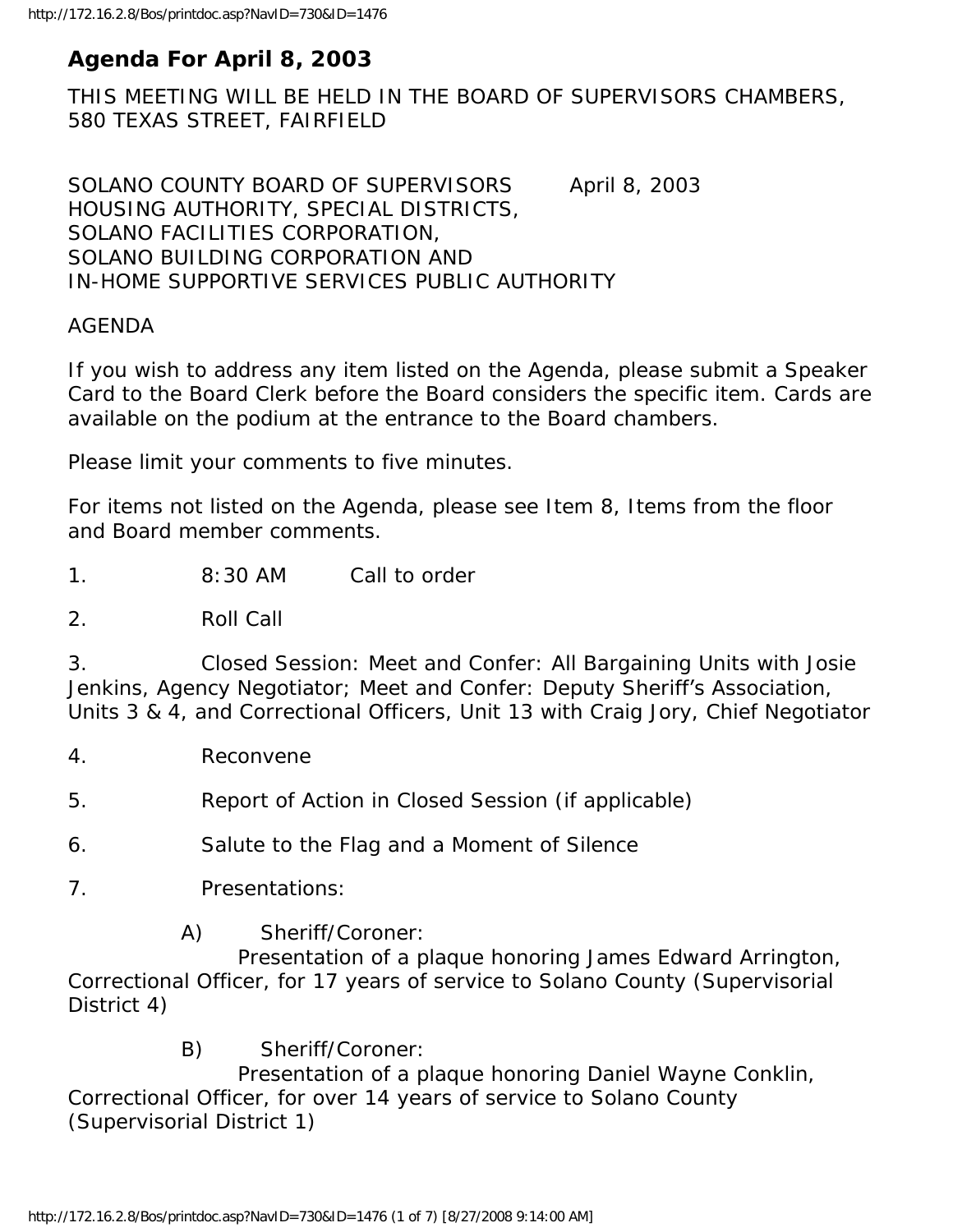#### 8. Items from the floor and Board member comments

This is your opportunity to address the Board on a matter not listed on the Agenda, but it must be within the subject matter jurisdiction of the Board. Please submit a Speaker Card before the first speaker is called and limit your comments to five minutes.

- 9. Additions to or Deletions from the Agenda
- 10. Public Comment on Consent Calendar

 Each speaker shall have 5 minutes to address any or all items on the Consent Calendar.

- 11. Approval of the Agenda
- 12. Approval of Consent Calendar

 The Board considers all matters listed under the Consent Calendar to be routine and will adopt them in one motion. There will be no discussion on these items before the Board votes on the motion unless Board members request specific items be discussed and/or removed from the Consent Calendar.

# CONSENT CALENDAR

## GENERAL GOVERNMENT

13. Clerk of the Board of Supervisors:

 Approval of Minutes: Board of Supervisors March 11, 2003; Rural North Vacaville Water District March 11, 2003

14. County Administrator's Office:

 Approval of an appropriation transfer in the amount of \$24,625 from the Sheriff to General Services for administration of the Jail Security Upgrade Project agreement with HOK for Phase I activities (4/5 vote required); approval of an appropriation transfer in the amount of \$137,948 from the Sheriff to General Services for administration of the agreement with Kitchell for preparation of the Adult Detention Deeds Assessment and Facility Master Plan (4/5 vote required)

# 15. County Counsel:

Receive a report relative to Solano County's compliance with the Health Insurance Portability and Accountability Act (HIPAA); affirm the designation of Solano County as a hybrid entity under HIPAA; affirm the designation of HIPAA Privacy Official and HIPAA Security Officer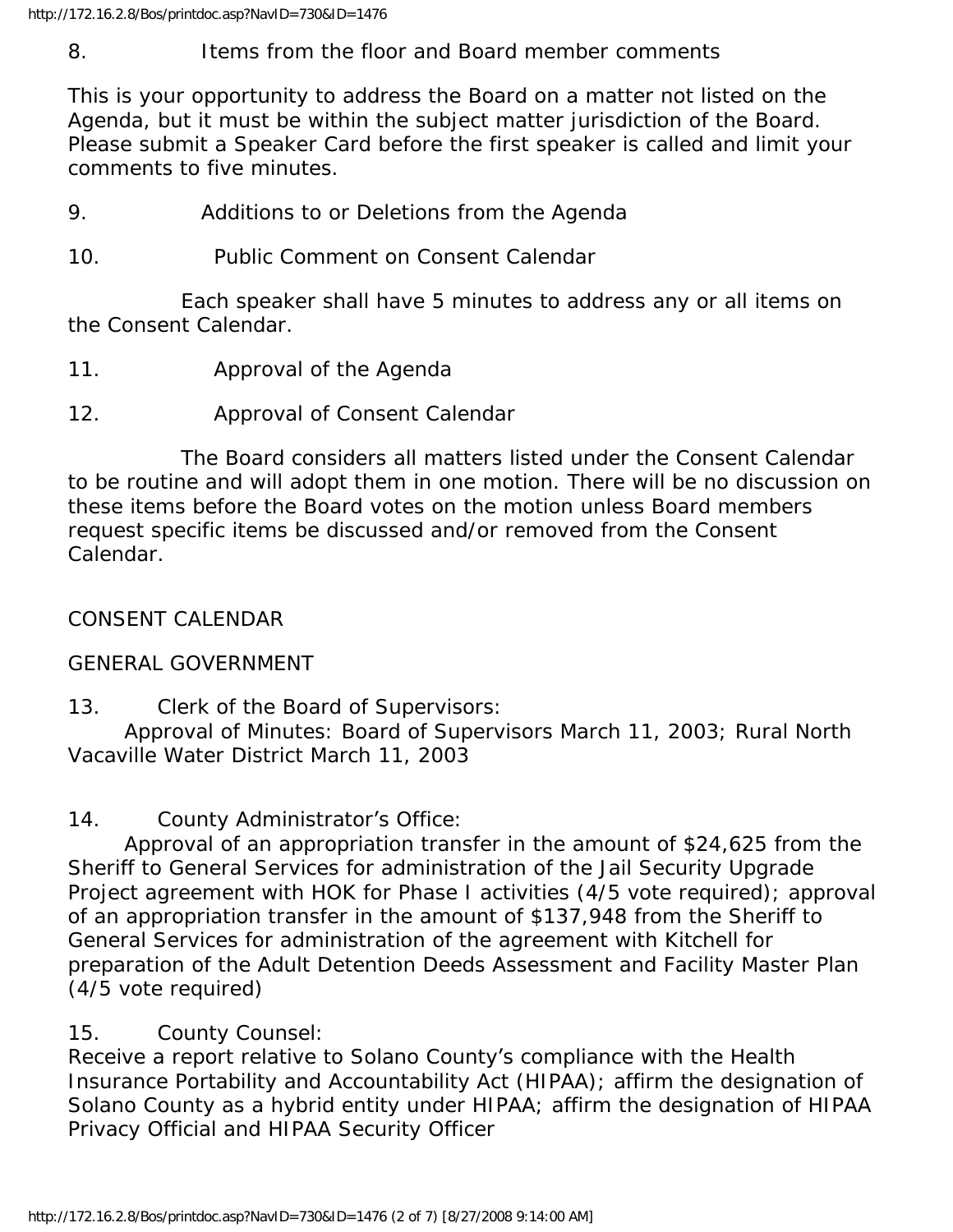#### 16. General Services:

 Approve the recommendation of the Solano County Park and Recreation Commission to award \$16,340 of Fish/Wildlife Propagation Funds to support wildlife propagation, conservation, and education programs in Solano County

### 17. Human Resources:

 Authorize the Director of Human Resources to execute an amendment to the Agreement with California Industrial Hygiene (CIH) Services to increase the amount by an additional \$35,000 for a total amount not to exceed \$75,500 for FY2002-03

### 18. Treasurer/Tax Collector/County Clerk:

Adoption of a resolution authorizing the issuance of mid-year 2002/03 Tax and Revenue Anticipation Notes for the Vallejo City Unified School District in an amount not to exceed \$12,000,000

### HEALTH AND SOCIAL SERVICES

19. Health and Social Services:

 Approval of an amendment to the agreement with the Napa/Solano Health Project in the amount of \$9,775, increasing the total agreement amount to \$54,295 for the period of April 1, 2002 to March 31, 2003 to provide case management services to County residents with HIV/AIDS

## CRIMINAL JUSTICE

## 20. Sheriff/Coroner:

 A) Authorize the County Office of Emergency Services Manager to sign a grant application with the State for participation in a Federally funded Emergency Operations Planning Grant in the amount of \$124,579

 B) Approval of an amendment to the contract with Nursefinders, Inc. for the provision of temporary nursing care for persons housed in County detention facilities, increasing the maximum annual compensation from \$372,000 to \$672,000 for the period of April 8, 2003 through June 30, 2003; approval of an appropriation transfer in the amount of \$275,000 within the Sheriff's Correctional Health Care bureau, moving funds from salaries and benefits to contracted services

## LAND USE/TRANSPORTATION

## 21. Environmental Management:

Adoption of a resolution authorizing an application to the California Debt Limit Allocation Committee (CDLAC) for \$4,000,000 in 2003 allocation of Private Activity Bonds for the Mortgage Credit Certificate Program; authorize the reassignment of 25% of any allocation approved by the CDLAC to the California Rural Home Mortgage Revenue Bond Program (program administered by City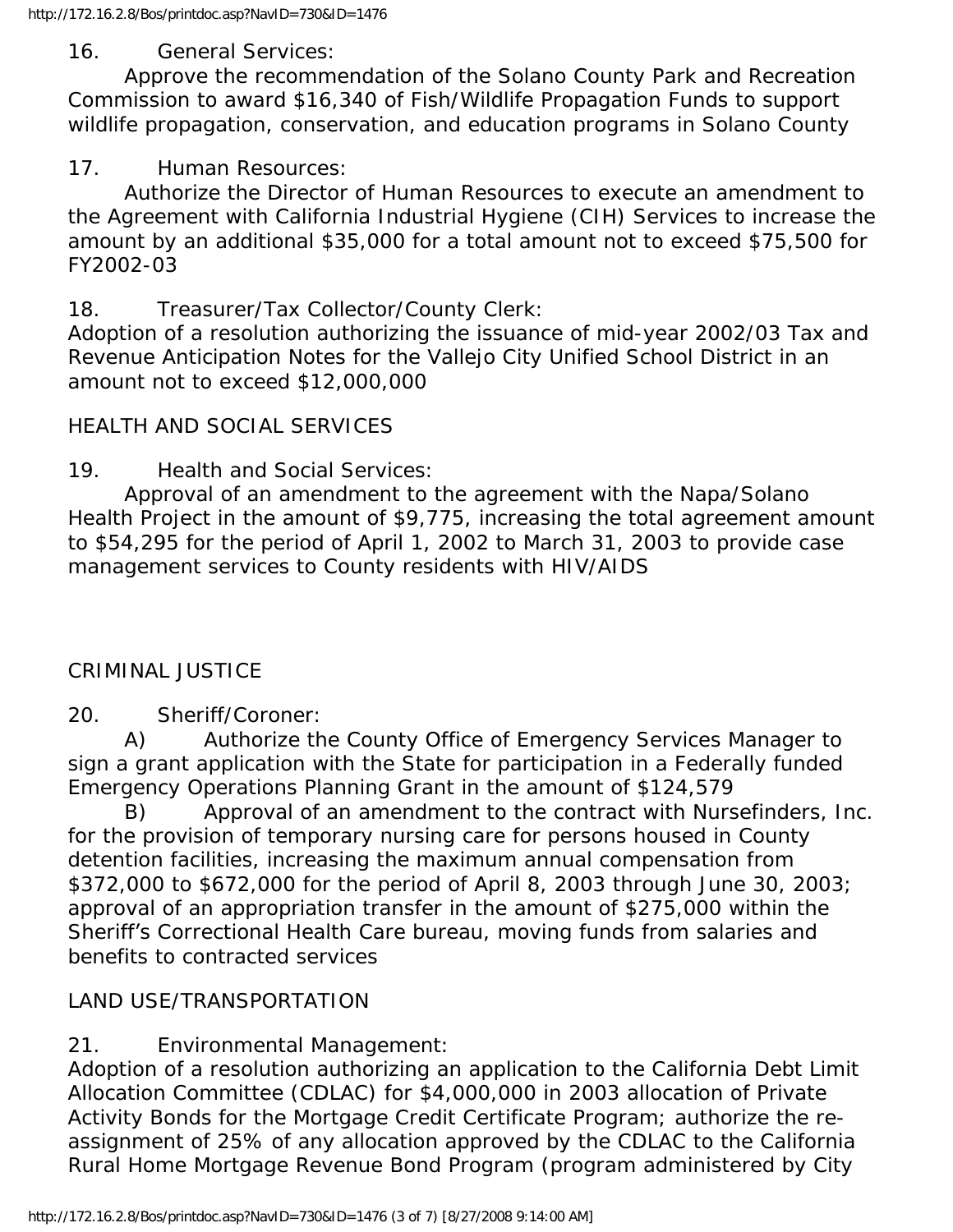of Fairfield at no cost to County)

### 22. Transportation:

Approval of Notice of Completion for construction of the Shiloh Road Bridge at No Name Creek (Bridge No. 23C-180) completed by Viking Construction Company at a final cost of \$281,196 (funded with Federal and State monies)

OTHER: None

SPECIAL DISTRICTS GOVERNED BY THE BOARD OF SUPERVISORS:

In Home Supportive Services Public Authority Board

23. Health and Social Services:

 Approval to participate in a collaborative grant proposal with Santa Clara, San Francisco, Sonoma, and Yolo Counties and other State and local agencies to the Robert Wood Johnson Foundation to receive up to \$1.4 million for a 3- 1/2 year period to enhance the quality and services for long term care (existing resources will be used as an in-kind match for Solano County)

Rural North Vacaville Water District

24. Transportation:

 Adoption of a resolution approving the transfer of assessments for water service connections exchanged between property owners for FY 2003/04

# SCHEDULED CALENDAR

25. Rescheduled Consent Items: (Items pulled from Consent Calendar above)

- $(A)$   $E)$
- $(B)$   $F)$
- $(C)$   $G)$
- $D)$  H)

GENERAL GOVERNMENT

26. County Administrator:

Receive a presentation from Daryl Halls, Solano Transportation Authority, on the expanded Metropolitan Transportation Commission (MTC)/Solano Transportation Authority (STA)/Local Agency Partnership – Transportation/Land Use Work Plan

HEALTH AND SOCIAL SERVICES: None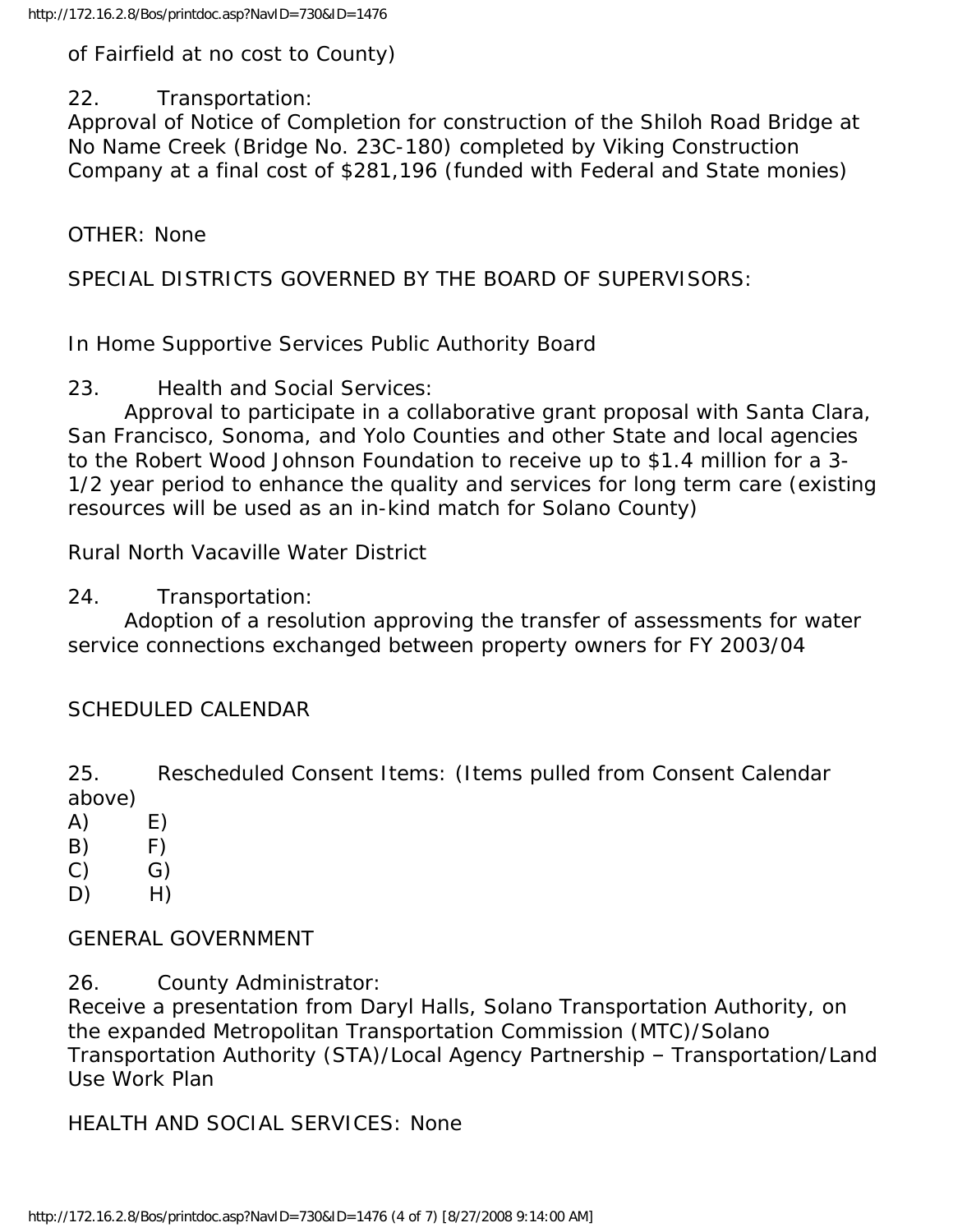CRIMINAL JUSTICE: None

## LAND USE/TRANSPORTATION:

27. Environmental Management:

Receive the final report and consider recommendations from the Solano County Agricultural Advisory Committee regarding proposed ratification of the Dixon Fire Protection District and Cordelia Fire Protection District proposed local amendments to the California Fire Code; consider approval of other recommendations as outlined in the staff report

OTHER: None

SPECIAL DISTRICTS GOVERNED BY THE BOARD OF SUPERVISORS:

Solano County Housing Authority

28. Environmental Management:

Conduct a noticed/published hearing to consider approval for the Executive Director to submit the 5 Year Plan and Annual Plan to the Department of Housing and Urban Development; adoption of a resolution certifying compliance with the plans

MISCELLANEOUS ITEMS

29. Appointments/Resignations to Boards and Commissions:

A) Board of Supervisors:

Appointment of Steve Hardy to the Community Action Agency Advisory Board

B) Health and Social Services:

 Appointment of Sally Livingston and Amalia Books to the Maternal, Child and Adolescent Health Advisory Board

C) Solano County Children's Network:

Accept application from Kerrilynn Booth and the renewal application of JoAnne Chiariello to the Children's Network Council

2:00 p.m.

30. Environmental Management:

Conduct a noticed/published hearing and first reading of an ordinance to amend Chapter 25, Sections 25-400 of the Solano County Code, relating to land application of biosolids (waive reading of the ordinance by majority vote); consider adoption of an urgency ordinance establishing a temporary moratorium on the land application of biosolids until Chapter 25 amendments become effective (4/5 vote required for urgency ordinance)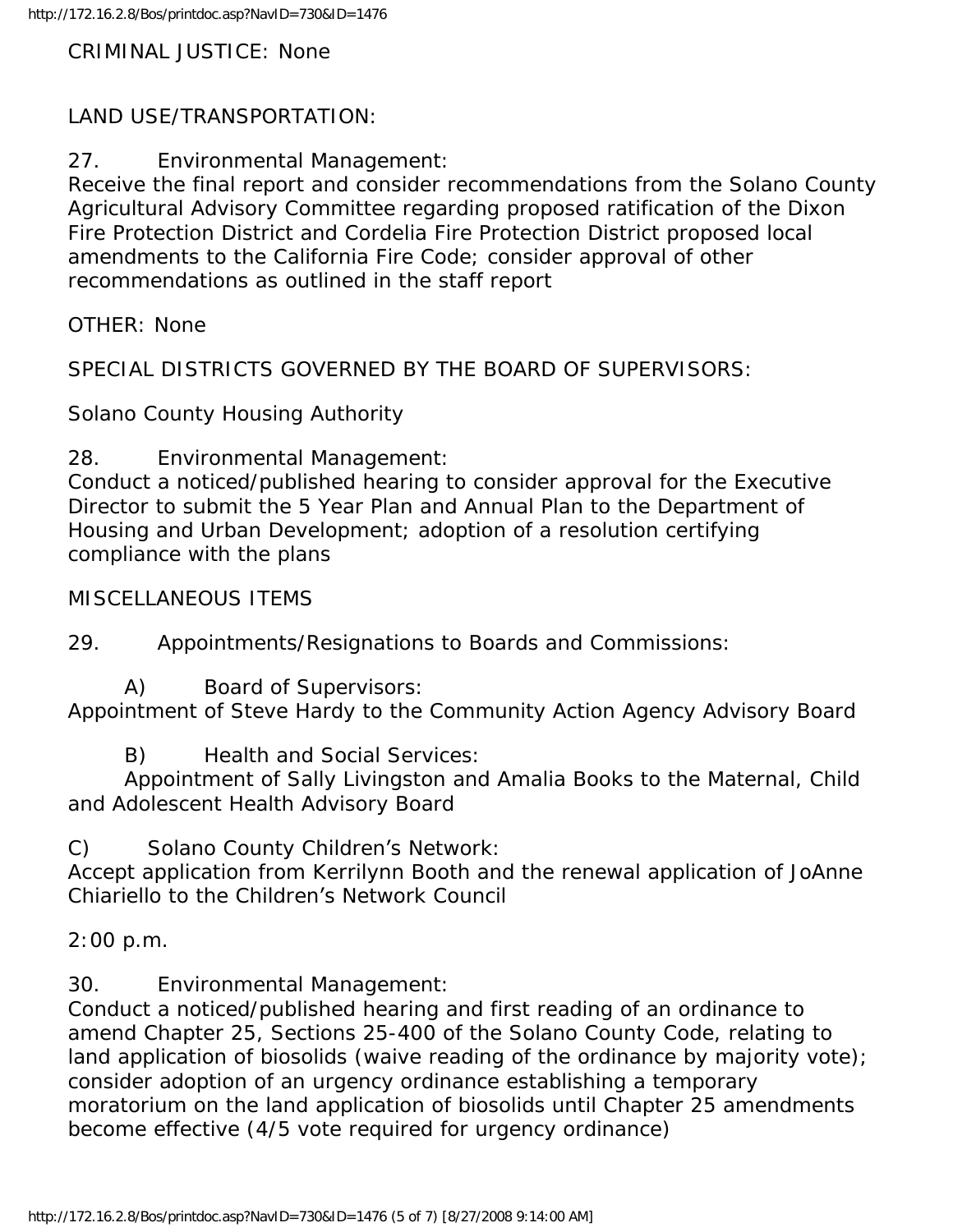31. Adjourn: to the Solano County Road Tour, April 15, 2003 at 9:00 a. m., departing from behind Old County Courthouse, 580 Texas Street, Fairfield

#### MEETING CALENDAR

4/8 4:00 p.m. Maternal, Child, and Adolescent Health Advisory Board, 275 Beck Ave., Conf. Rm. 1, FF 4/8 9:00 a.m. Yolo-Solano Air Quality Management District, 1947 Galileo Court, Suite 103, Davis 4/9 6:00 p.m. Alcohol and Drug Advisory Board, 2101 Courage Dr., FF 4/9 6:00 p.m. Solano Transportation Authority Board, Suisun City Hall, 701 Civic Center Blvd., Suisun 4/9 6:15 p.m. Solano County Fair Board of Directors, Administration Building, Solano County Fairgrounds, Vallejo 4/10 1:30 p.m. Emergency Medical Care Committee, 275 Beck Ave., Conf. Rm. 1, FF 4/10 6:30 p.m. Solano County Aviation Advisory Commission/Airport Land Use Commission, Nut Tree Airport, Vacaville 4/10 7:00 p.m. Solano County Water Agency, 508 Elmira Rd., Vacaville 4/11 9:00 a.m. Local Task Force for Integrated Waste Management, Fairfield-Suisun Sewer District Office, 1010 Chadbourne Rd., Suisun 4/15 6:00 p.m. Local Mental Health Board, 1745 Enterprise Dr., Bldg. 2, 2nd Floor, Green Conf. Rm., FF 4/16 4:00 p.m. Solano County Equal Employment Opportunity Committee, 580 Texas St.,Third Floor CAO Conference Room, FF 4/16 9:30 a.m. BAAQMD 939 Ellis St., San Francisco 4/16 2:00 p.m. Health & Social Services Subcommittee, Board of Supervisors Chambers, 580 Texas St., FF 4/17 10:00 a.m. Solano County Zoning Administrator, Environmental Management, 470 Chadbourne Rd., 2nd Floor, FF 4/17 1:00 p.m. BCDC, MetroCenter, 101 Eighth St., Oakland 4/17 4:30 p.m. Solano County Community Action Agency Advisory Board, 320 Campus Lane, Suisun 4/17 7:00 p.m. Solano County Planning Commission, Board of Supervisors Chambers, 580 Texas St., FF 4/21 12:00 p.m. Child Abuse Prevention Council, Solano County Office of Education, Waterman Room, 5100 Business Center Dr., FF 4/22 9:00 a.m. Board of Supervisors, Board Chambers, 580 Texas St., FF 4/22 5:30 p.m. Vallejo Sanitation and Flood Control,